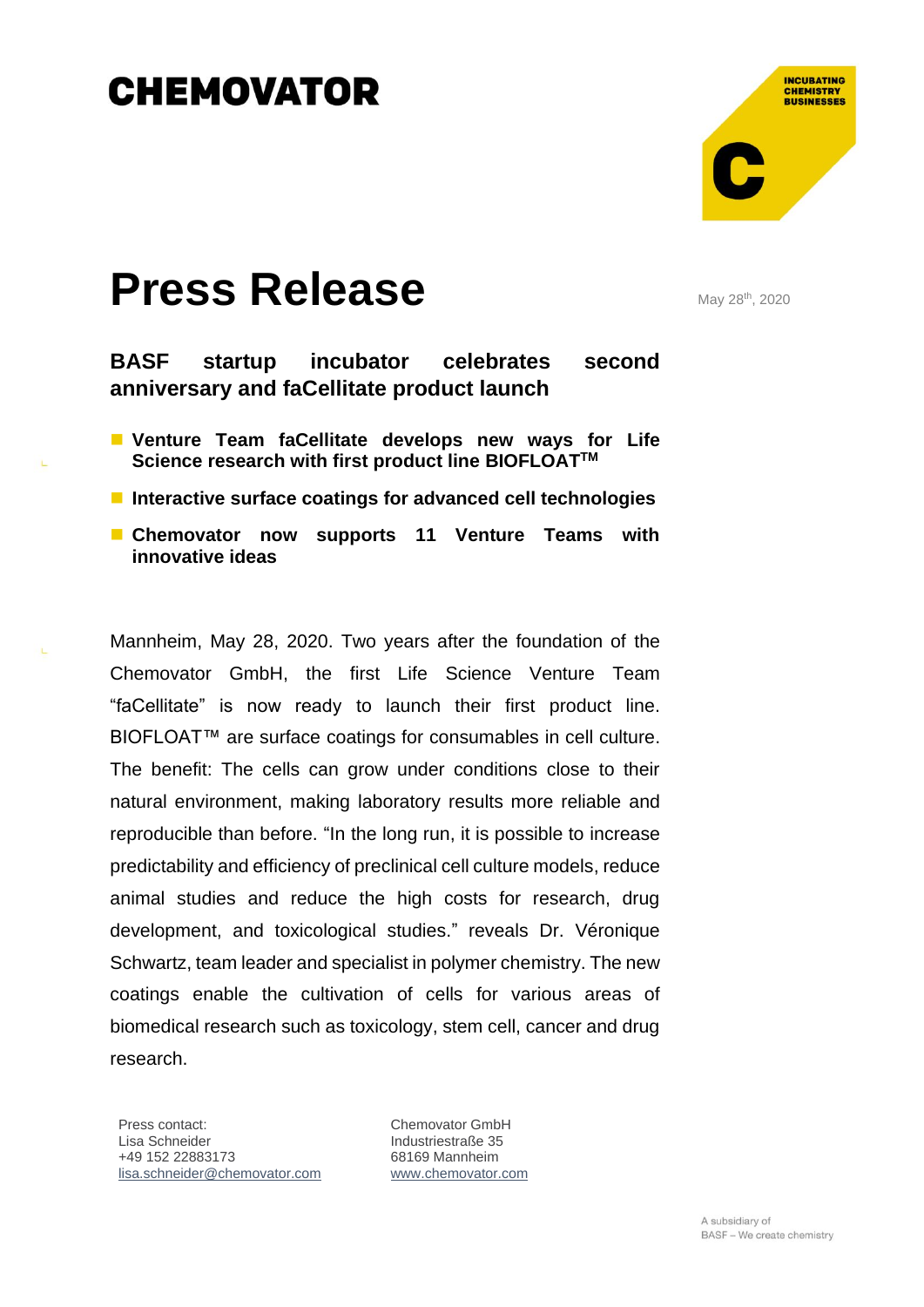# **INCUBATING CHEMISTRY**<br>BUSINESSES

### **Imitation of natural cell environment**

"Mammalian cells such as cancer, stem, or primary cells serve as basic research models when it comes to studying biological processes, disease patterns, and drug interactions. However, these cells are cultivated under conditions that do not reflect their natural environment well," explains Schwartz. The limited reliability of cell culture models narrows the potential of biomedical research.

"Our mission is to change this by creating biologically relevant environments that our customers can use to imitate the way cells grow in the human body." This is achieved by providing a synthetic polymer coating layer on which the cell culture conditions are adiusted.

faCellitate-surface coatings are conveniently applied to consumables such as microtiter plates, laboratory containers, or cell culture bottles. The BIOFLOAT™ technology creates a highly defined and cell-repellent surface that adapts to the shape of the consumables. Inert polymers enable cells to grow in a threedimensional space and form uniform multicellular spheroids. With traditional two-dimensional cell culture methods, cells can only spread on the flat surface of laboratory materials.

#### **From laboratory to market readiness**

The development of the new coatings started in BASF's Advanced Materials & Systems research. In 2018 the scientists successfully applied with their promising idea to the newly founded BASF incubator "Chemovator" and turned into the first Venture Team with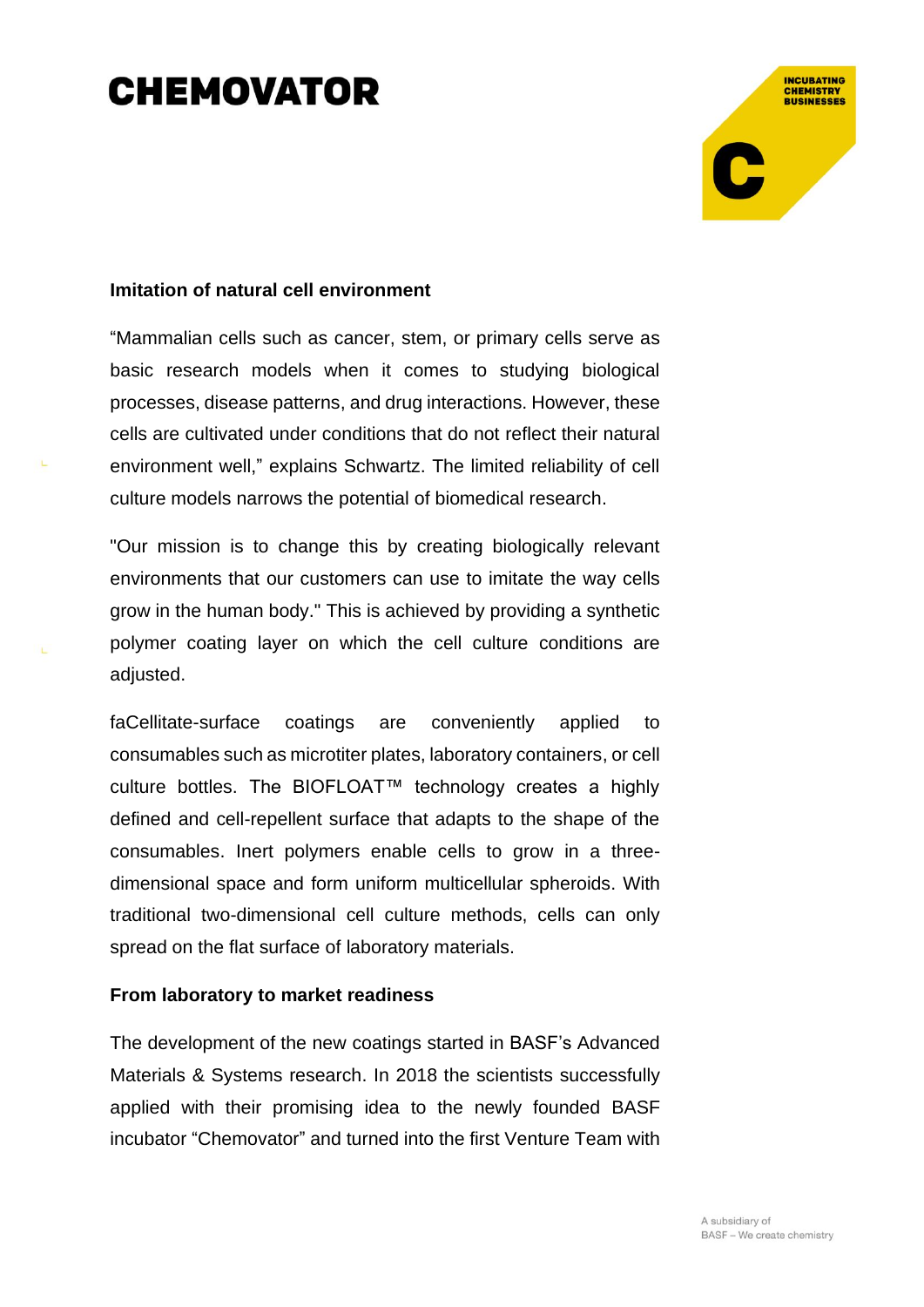**INCUBATING CHEMISTRY**<br>BUSINESSES

the name "faCellitate". Since then, Chemovator supports the team in developing a suitable business model. "The protected space of Chemovator proved to be a great platform for commercial validation and getting in touch with potential customers. On top, it was possible to work with BASF-experts, such as our colleagues from the Toxicology and Materials Research, but also with our external collaboration partners, researchers from the Leibniz Institute for Polymer Research at the Max Bergmann Center for Biomaterials and experienced external entrepreneurs from the Chemovator network. They helped us to quickly develop our technology to market readiness," says Dr. Tobias Mentzel, Venture Team member and specialist in biotechnology and drug development.

#### **Chemovator supports quick market development**

The development continues: the researchers are already developing their second product line. "I am very proud that faCellitate is now taking this step. I am amazed at how quickly a research topic can get from laboratory to market. We were able to learn and develop a lot together with our first venture faCellitate. The Venture Team will soon move out of our incubator since the two year incubation period is over. Then we have more space for new innovative ideas.", emphasizes Dr. Markus Bold, Managing Director of Chemovator GmbH.

Since the foundation in 2018, Chemovator has built a portfolio of 11 Venture Teams and supports them in turning their ideas into investable and scalable business opportunities.